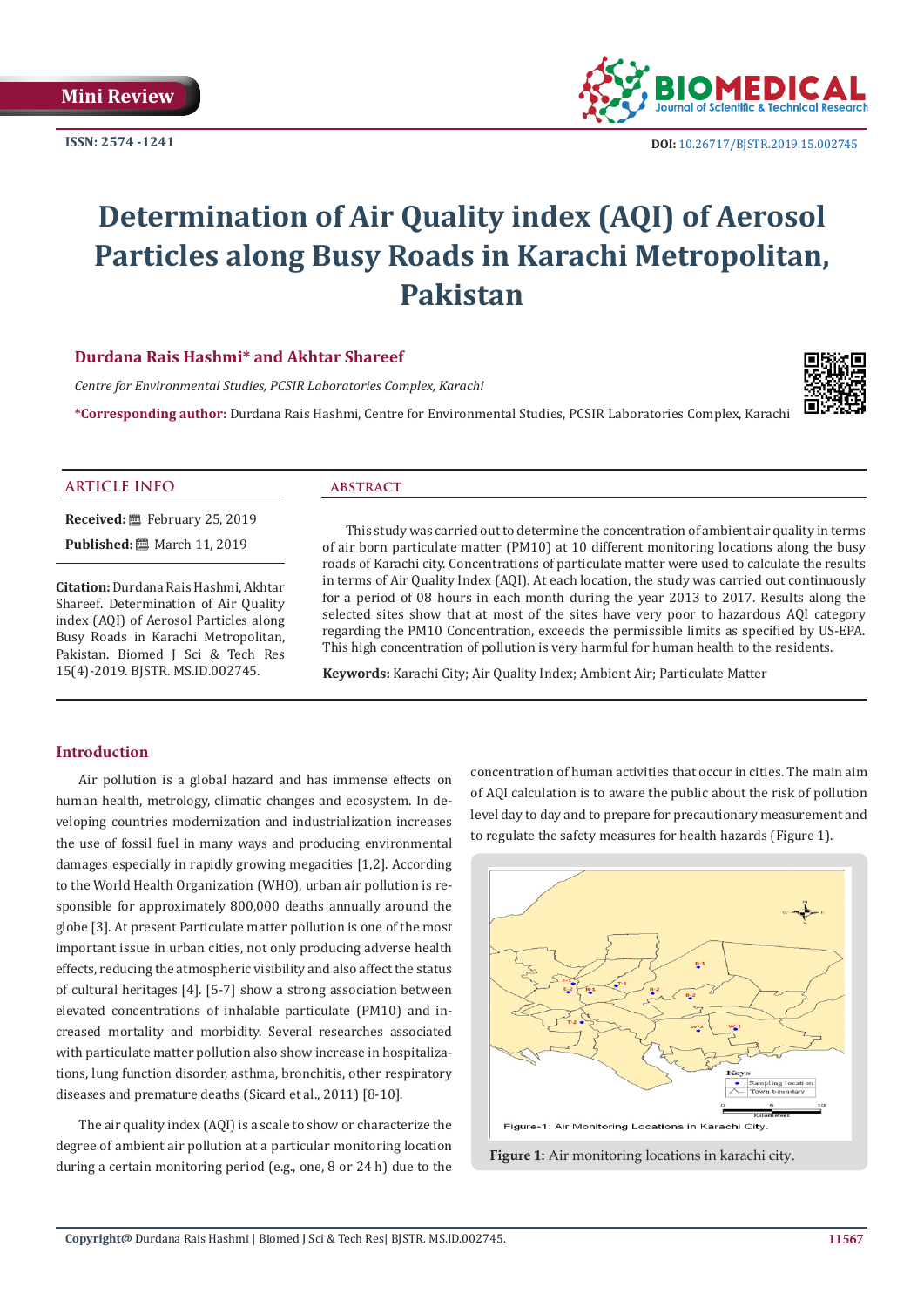# **Materials and Methods**

Sampling was carried out at ten different locations consisting of main roads, side road, round about, and open places along the busy roads of Karachi during 2013 - 2017 for PM10. Selected locations were differentiated as Residential, Commercial and Industrial areas of the Karachi's environment. PM10 samples were collected on glass fiber filters (203×254 mm) by using high volume air sampler with an average flow rate of 1.0 m3/min. Eight hour sampling was done in duplicate at each location during the year 2013-2017. The high volume is considered a reliable instrument for measuring the weight of PM10 in ambient air (USEPA-Method 40 CFR).

# **Air Quality Index (AQI)**

In this study AQI has been calculated with reference to the concentration of particulate pollution proposed by US-EPA (US-EPA, 2012). Following equation was used to calculate the AQI values by using the pollutant concentration data.

$$
I_p = \frac{IHi - Ilo}{BPHi - BPLo}(C_pBPLo) + ILo
$$

After compiling the data, the concentration of PM10 pollutant was converted in to an AQI value for each location, higher the AQI value, higher the level of air pollution and describe the associated health hazards, providing meaning full information to the citizens. The Table 1 shows the air quality index with the category of health risk. The air quality index zero to fifty is good for human health and indicate clean air, 50 to 100 indicate moderate air quality, 101 to 150 point toward unhealthy for sensitive group, 151 to 200 express unhealthy for all people, 200 to 300 very unhealthy, 301 to 500 hazardous and > 500 indicate sever hazardous (Table 1).

|  |  | Table 1: AQI criteria and quality category. |
|--|--|---------------------------------------------|
|  |  |                                             |

| <b>AOI</b>  | <b>AOI</b> Category        | <b>Colour Show the Category</b> |  |  |  |
|-------------|----------------------------|---------------------------------|--|--|--|
| $0 - 50$    | Good                       | Green                           |  |  |  |
| $51 - 100$  | Moderate                   | Yellow                          |  |  |  |
| $101 - 150$ | Unhealthy for Sensitive    | Orange                          |  |  |  |
| $151 - 200$ | Poor / Unhealthy           | Red                             |  |  |  |
| $201 - 300$ | Very poor / very unhealthy | Purple                          |  |  |  |
| $301 - 500$ | Hazardous                  | Mahroon                         |  |  |  |

Note: Source: US-EPA (2012) and Gurjar et al. [9].

**Table 2:** AQI values / Category of Aerosol Particles (PM10) at the selected locations in Karachi city.

| Sr#            | <b>Locations</b>           |         | 2013             |                          | 2014                |                   | 2015                |                   | 2016                |                          | 2017                |                     |
|----------------|----------------------------|---------|------------------|--------------------------|---------------------|-------------------|---------------------|-------------------|---------------------|--------------------------|---------------------|---------------------|
|                |                            |         | <b>AQI Value</b> | <b>AOI</b> Cate-<br>gory | <b>AOI</b><br>Value | AOI Cat-<br>egory | <b>AQI</b><br>Value | AOI Cat-<br>egory | <b>AQI</b><br>Value | <b>AOI</b> Cat-<br>egory | <b>AQI</b><br>Value | <b>AQI</b> Category |
| $\mathbf{1}$   | Karimabad                  | $C - 1$ | 122              | unhealthy                | 145                 | un-<br>healthy    | 180                 | Poor              | 167                 | Poor                     | 200                 | Poor                |
| 2              | Tibet<br>Centre            | $C - 2$ | 178              | Poor                     | 210                 | Poor              | 226                 | V.Poor            | 200                 | Poor                     | 188                 | Poor                |
| 3              | Liaquata-<br>bad           | $C - 3$ | 147              | Poor                     | 186                 | Poor              | 210                 | V.Poor            | 173                 | Poor                     | 162                 | Poor                |
| $\overline{4}$ | PIB Colony                 | $R - 1$ | 102              | unhealthy                | 120                 | un-<br>healthy    | 157                 | un-<br>healthy    | 130                 | un-<br>healthy           | 145                 | unhealthy           |
| 5              | Nazimabad                  | $R - 2$ | 108              | Moderate                 | 123                 | un-<br>healthy    | 168                 | un-<br>healthy    | 136                 | un-<br>healthy           | 155                 | unhealthy           |
| 6              | Gulshan-e-<br>Iqbal        | $R - 3$ | 67               | Moderate                 | 100                 | Moder-<br>ate     | 142                 | un-<br>healthy    | 84                  | Moder-<br>ate            | 127                 | unhealthy           |
| $\overline{7}$ | <b>Siemens</b><br>Chorangi | $I-1E$  | 140              | Poor                     | 167                 | Poor              | 194                 | Poor              | 120                 | Poor                     | 183                 | Poor                |
| 8              | Naurus<br>Chorangi         | $I-2E$  | 127              | unhealthy                | 161                 | Poor              | 179                 | Poor              | 110                 | un-<br>healthy           | 150                 | Poor                |
| 9              | Singer<br>Chorangi         | $I-3W$  | 90               | Moderate                 | 130                 | un-<br>healthy    | 164                 | un-<br>healthy    | 102                 | un-<br>healthy           | 120                 | unhealthy           |
| 10             | Chamra<br>Chorangi         | $I-4W$  | 110              | unhealthy                | 139                 | un-<br>healthy    | 154                 | un-<br>healthy    | 106                 | un-<br>healthy           | 130                 | unhealthy           |

# **Result and Discussion**

Evaluation of the concentrations of ambient PM10 were determined on the basis of PM10 size fractions at the selected sites in Karachi city. Ambient AQI values has been calculated with the recorded pollutant concentration data of the selected sampling locations, showing the degree / intensity of ambient air pollution category at monitoring locations during a certain monitoring period (e.g., 1, 8 or 24 h) due to its surrounding metrology and human activities and its relation to health hazards. Table 2 shows the intensity of the pollution level according to AQI category. Yearly average concentration of PM10 shows rising trend during the year 2013- 2015 and then a little bit start decreasing / controlling for